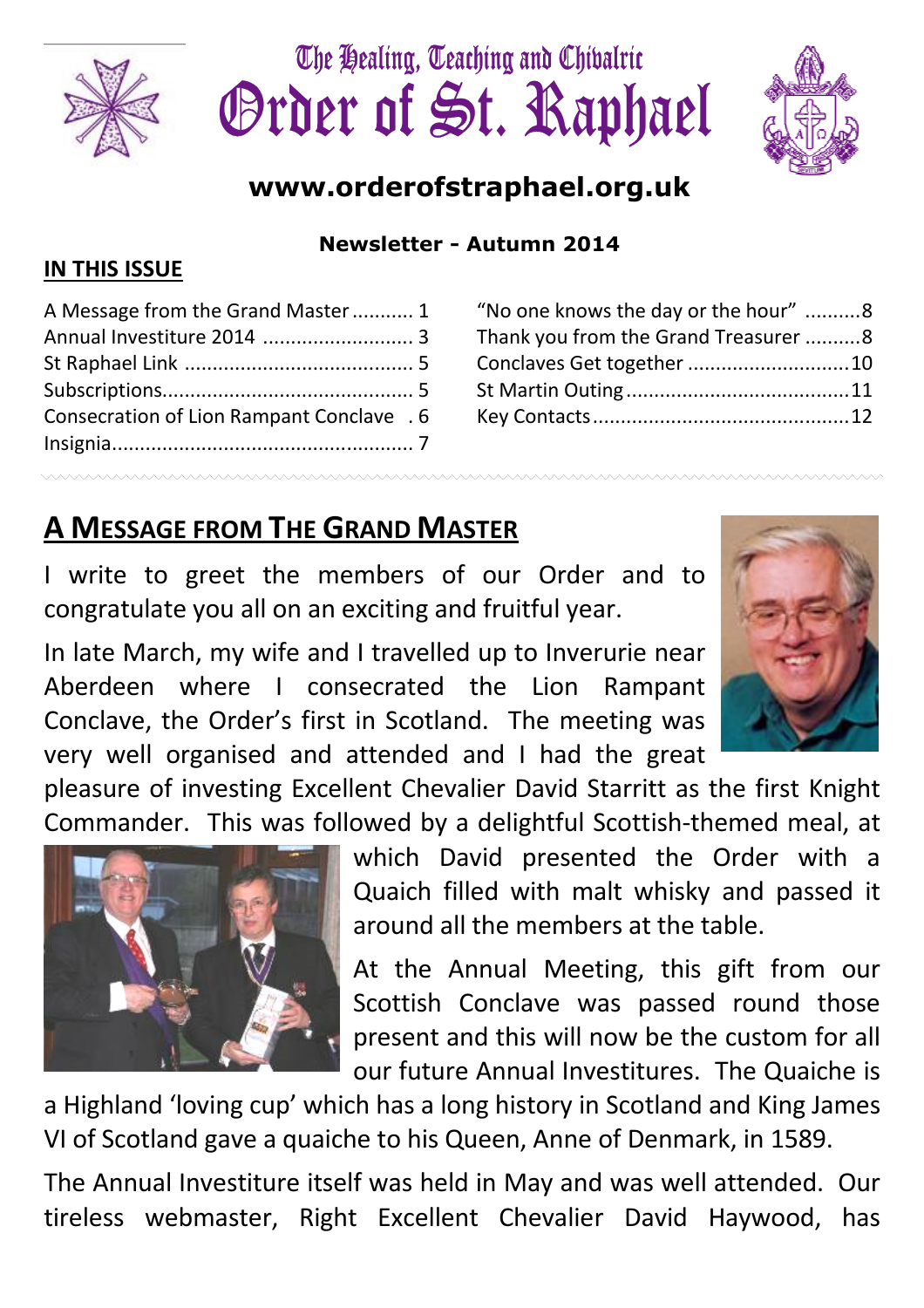updated the Order's website and you will find there some really good pictures of the day in the Gallery section.

During the Meeting, I consecrated our fourth Conclave, Thomas a Becket, to be held in West London under the Knight Commandership of Excellent Chevalier Norman Offield. We also invested two junior members from Scotland, which enabled me to perform this ceremony which is not often used in the Order.

In January, my wife and I went to Spain for a short holiday and I visited Cordoba to see the great Mosque, only to find that it is a city dedicated to St. Raphael. In 1274, Cordoba was first struck by an outbreak of a deadly plague and set up a hospital and cemetery





for those afflicted, situated where the statue of St. Raphael known as the Triunfo [See picture] now stands. St. Raphael is reputed to have appeared to Simon de Sousa, the headmaster of a local convent and said to him: "Tell the Bishop Don Pascual that God is very satisfied with the labour and care of his prayers for other people. Put my image on the top of the tower of the Great Mosque and celebrate my saint's day every year." After several other appearances to the faithful, it was agreed in 1655 to form a

Brotherhood of Saint Raphael which is still active today and has its own church in the city. St. Raphael is said to have appeared again to a local

priest in 1349 when the city was again cursed with an outbreak of the plague, known in England as the Black Death, and the archangel told the priest that he would spare Cordoba from the worst effects of the pestilence because of the piety of the priest and Cordoba's citizens.



Once the plague had subsided, several monuments were erected to honour St. Raphael, who then became the city's patron saint.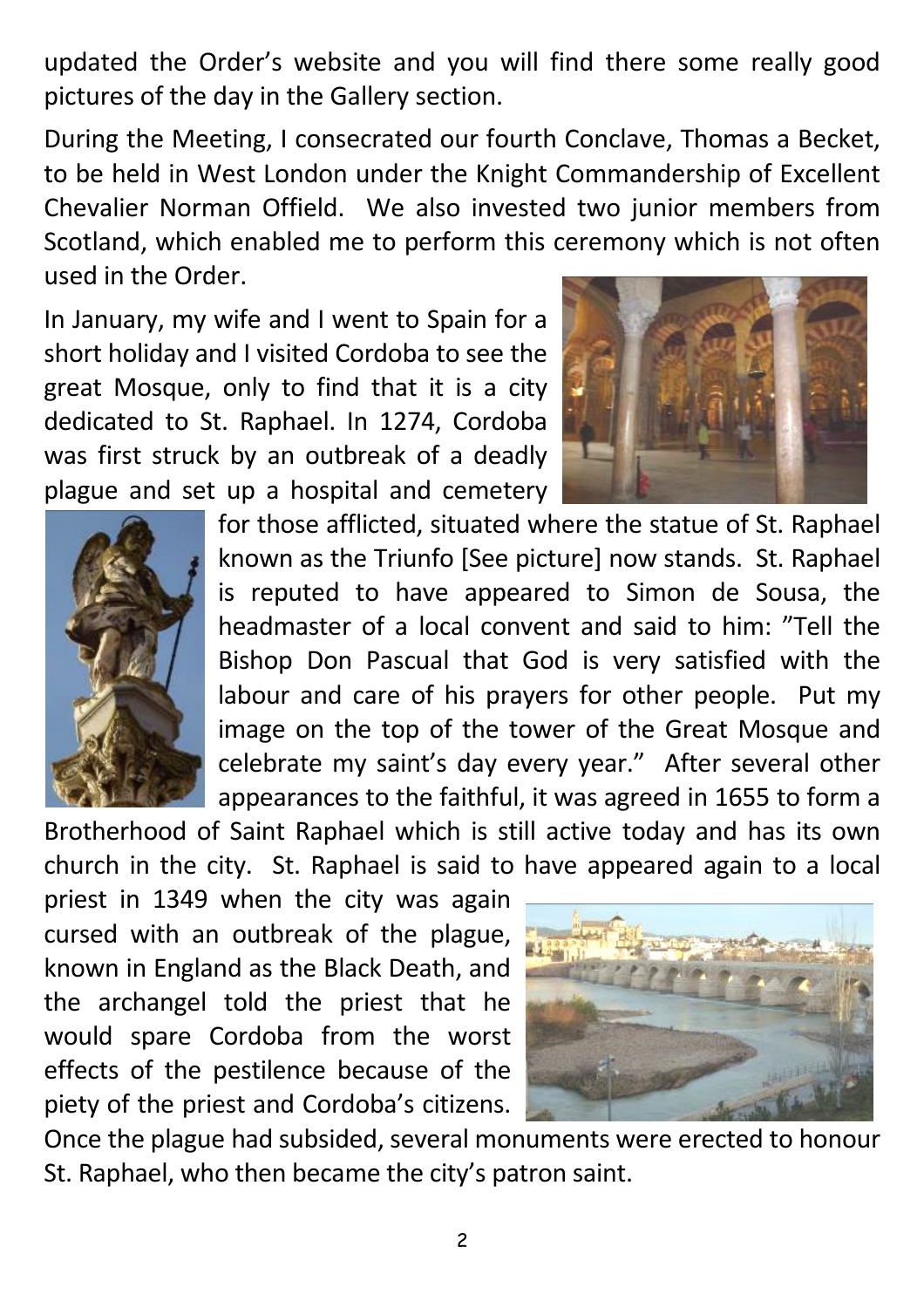St. Raphael is of course the patron saint of healing and there is so much in the present world which results from races and other groups focussing on their differences instead of tolerating and celebrating each other's value as members of a common humanity. It is the role of each of us in the Order to contribute, as far as we can, to this healing process by showing in our lives tolerance and humanity and teaching others the value of this approach whenever opportunity occurs.



May I conclude by wishing you and your loved ones a healthy and happy autumn and I look forward to meeting you all again in May if not earlier.

+Howard

M.E. The Chevalier Howard F Doe, GCSR, GCSM, Baron St Raphael, Grand Master

## ANNUAL INVESTITURE 2014

This year's meeting took place on 10th May, after the decision made at last year's AGM to move the annual investiture to the second Saturday in May.

There was just one postulant this year – Penny Bell-Wright, but we were delighted to also welcome two junior members – Melanie and Ross McLellan. For many of the members present this was our first experience of the Ritual for junior members, and it was a unique and interesting experience.

The Grand Master then had great pleasure in promoting Dame Margaret Gunnell to the rank of Dame Grand Cross in acknowledgement of her continuing hard work as Custodian of Insignia.

Finally, the Consecration of the new Conclave of St Thomas Becket – Martyr took place, and the Grand Master presented the Conclave's new Commander – Chevalier Norman Offield – with the Patent.

Following the service, the usual convivial meal took place, and after an enlightning talk by Jessica Hiscocks, the new Regional Fundraiser, the Grand Master took great delight in presenting a cheque for £350 to Whizz-Kidz.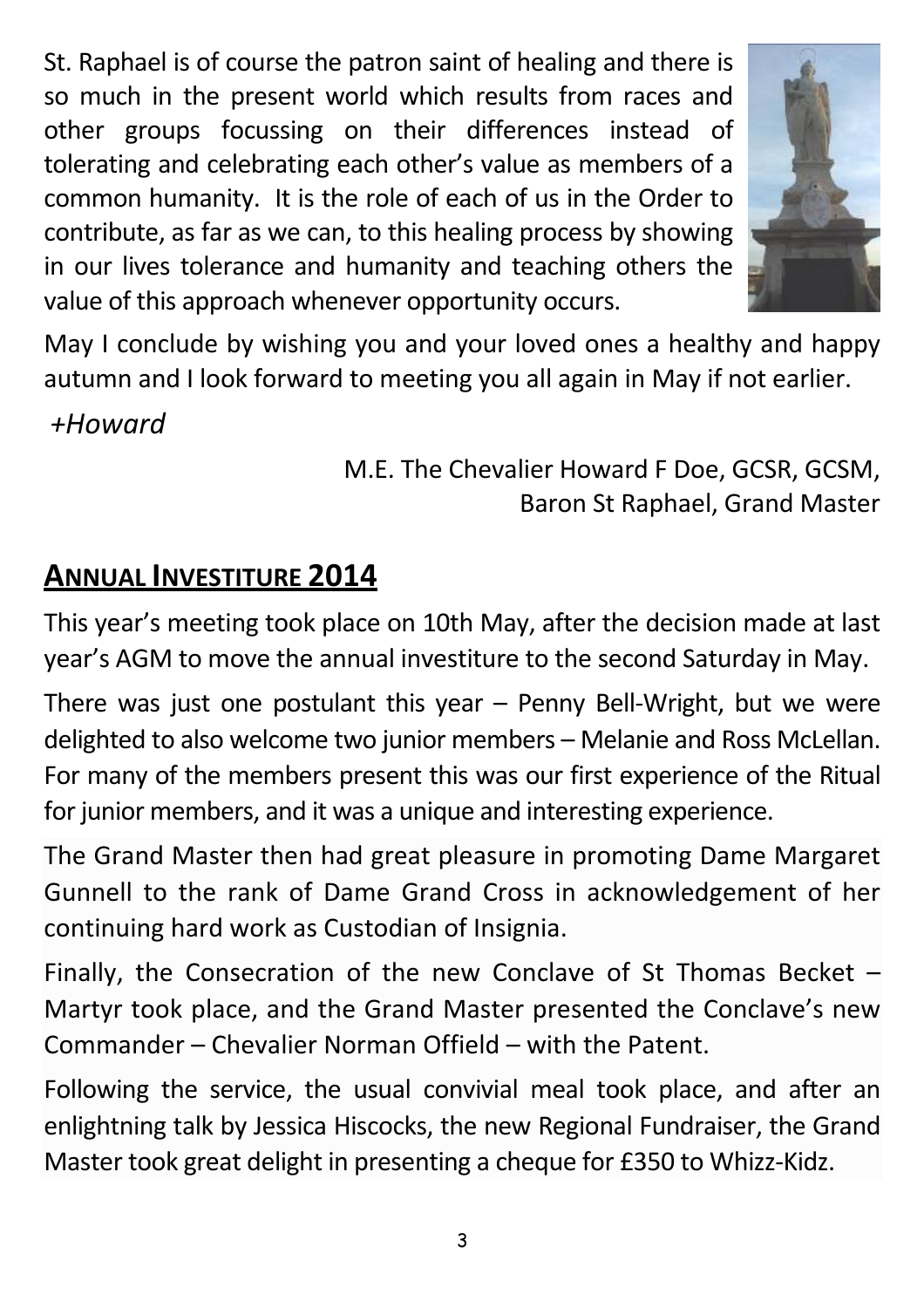The Grand Council meeting took place after lunch, and items discussed were as follows:

- Some difficulties had been experienced over the past year and the Grand Master has appointed David Starritt as Grand Treasurer. The GM reported that we currently had £1256 in current account and £1000 on deposit.
- Charitable donations no new beneficiaries were put forward, but we have today given £350 to Whizz-Kidz.
- The Custodian of Insignia reported that Light and Boston have gone into liquidation and their assets purchased by Toye Kenning Spencer. There is currently an ongoing discussion with them to try and get the dyes back. The meeting also confirmed that Juniors will now officially have the Miniature medal as their jewel.
- There was only one promotion today, and Commanders and Vice Chancellors are encouraged to put names forward from their Conclaves for promotions and awards in the future.
- The GM confirmed that he has put the St William of Rochester Conclave into suspense for another year, and no meetings are to take place without his express permission. The Conclave will be made defunct in one year's time if no meetings are held. The GM also expressed his delight at the recent Consecration of the Lion Rampant Conclave in Scotland and hoped it would go from strength to strength.
- The GM thanked David Haywood for the new website, and Margaret Gunnell for the re-written Consecration Ritual. The main Ritual service still contains some minor errors and DH offered to reproduce this. Any suggested amendments should be sent to DH by the end of July.
- The Grand Council instructed the new Grand Treasurer that a revised membership list be produced in conjunction with the Grand Registrar to ensure that only those paid to date should remain on the list.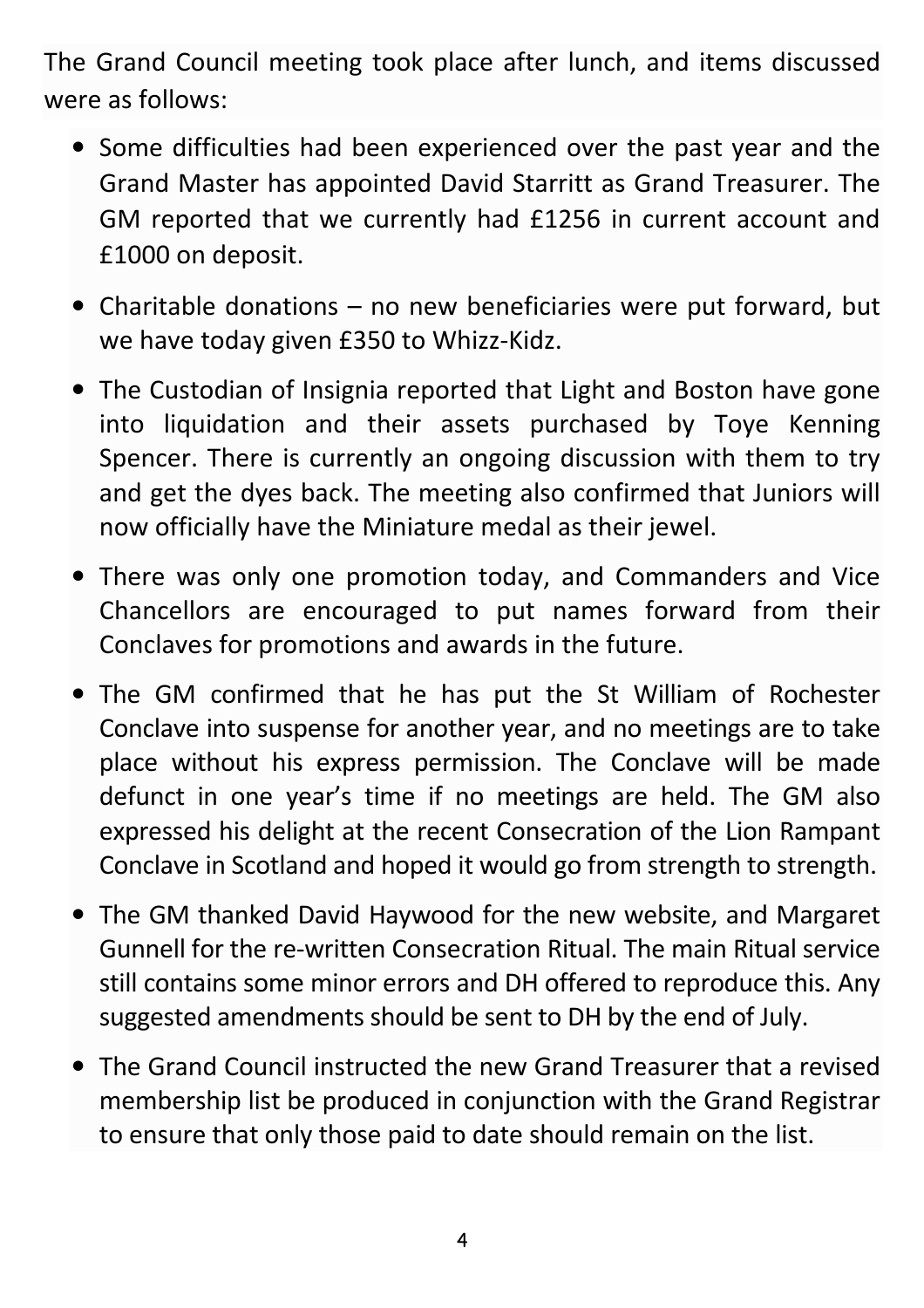• It was agreed that all Grand Officers must try to attend the annual Investiture, and if they did not attend for two consecutive years they would lose their post.

The Grand Master closed the Grand Council Meeting at 3.00pm.

#### New members admitted:

Dame Penelope Bell-Wright (DSR) Master Ross McLellan & Miss Melanie McLellan (Juniors) Promotions: Dame Margaret Gunnell to GCSR

Photographs of the event can be viewed in the Gallery on the website. www.orderofstraphael.org.uk

## 'THE ST RAPHAEL LINK'

Those of you for whom we have a registered email address should have been receiving copies of a regular e-newsletter from our Grand Prior, Rt Rev'd Geoffrey Robinson, which has proved to be a popular and welcome addition to the ways in which we communicate with our membership. If you have not been receiving this, please contact Bishop Geoffrey at gp@orderofstraphael.org.uk so that he can update his mailing list.

### **SUBSCRIPTIONS**

Subscriptions for 2014 were due in the summer, and the new Grand Treasurer has been contacting members who have not paid. If you have not yet paid, and have not had a reminder, please contact David Starritt as soon as possible to arrange payment.

Payment by Bank Standing order is an excellent way of keeping the Order's affairs in good standing, for there is no need to chase members for outstanding payments, and is the Order's preferred method of receiving annual subscriptions. With a standing order, no personal information is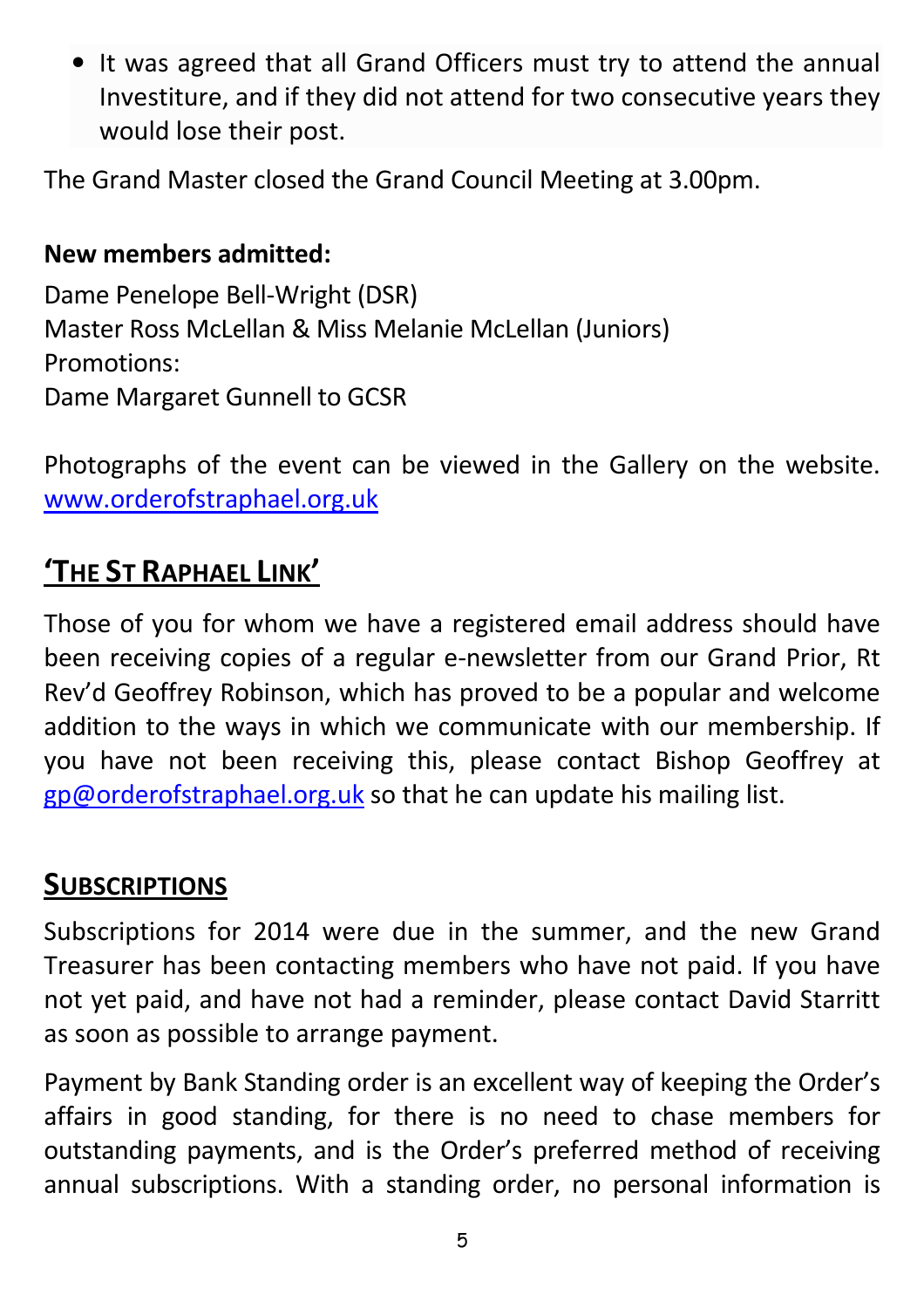given to the payee, and the member remains in full control of the payment with his bank. To pay future subscriptions by standing order please contact David Starritt gt@orderofstraphael.org.uk for further details.

The annual subscription for members is £20, this amount having been agreed in 2008. £12 of this goes towards the running costs of the Conclave/Order, with £8 being a donation towards the Order's nominated charity, which is currently Whizz-Kidz. Life Members do not pay subscriptions but are encouraged to make the £8 donation in line with other members.

### CONSECRATION OF THE LION RAMPANT CONCLAVE

This Consecration service took place on 29<sup>th</sup> March at Inverurie, Aberdeenshire.

The Grand Conclave was opened in the customary manner, led by the Grand Master, Grand Prior and Grand Chancellor, with R.E. Chevalier Julian Gunnell acting as Grand Marshal before handing over to the Conclave Marshal for the final section.

Michael Stephen, Anne Stephen, Gordon Wackett, Jeannie Wackett, Ian Ross, Sabina Cameron, John Farquharson, Lesley Farquharson, Rhoda Ross were all admitted as members of the Order. They were then all promoted to receive the accolade of Knight or Dame of the Order.

The Grand Master then consecrated the Lion Rampant Conclave, and David Starritt was appointed as the first Commander of the Conclave. He then appointed his own officers who took over their







presented with a quaich for the Order. It was filled with a good single malt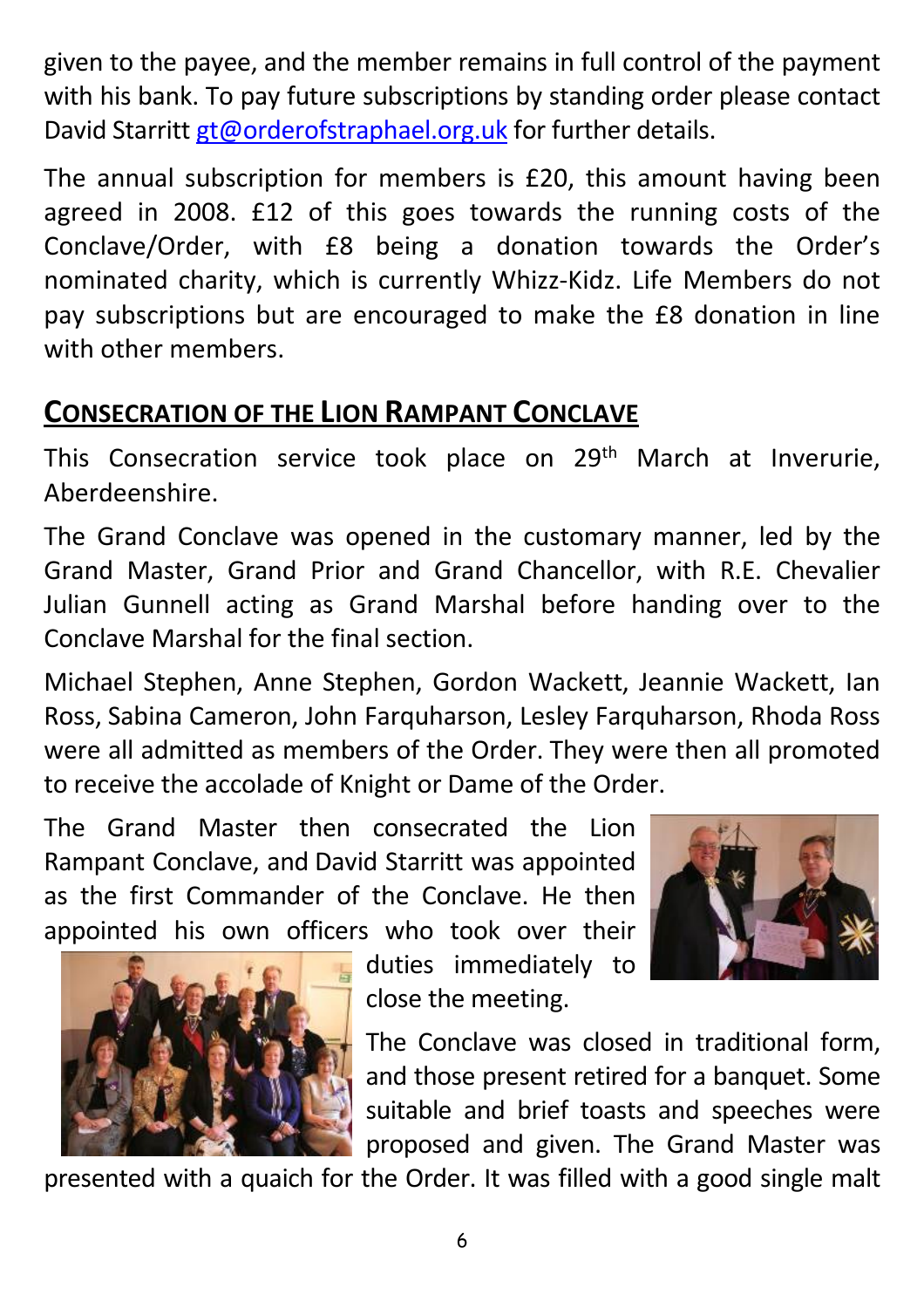whisky and passed to the left around the members. The Commander promised that if the Quaich were taken to the meeting of the Order, the Lion Rampant Conclave would ensure there was something to put in it. He also promised that the Lion Rampant Conclave would give the Grand Master a suitable sum for the charitable work of the Order, but we would do this in May after we have balanced our accounts for the day. A raffle raised £120.

E Chevalier David Starritt, KCSR, GCSM

### **INSIGNIA**

Margaret Gunnell reminds members that a variety of gifts and insignia is in stock, and that orders are now being taken. The price list appears below, and pictures of the various items appear on the website. Margaret's details can be found near the end of this newsletter.

#### Regalia

| <b>Breast Star</b>                   |        | £40.00                   |  |
|--------------------------------------|--------|--------------------------|--|
| Collarette & Jewel                   | (KSR)  | £34.00                   |  |
| Bow & Jewel                          | (Dame) | £38.00                   |  |
| Collarette                           | (KSR)  | £10.00                   |  |
| Collarette                           | (KCSR) | £18.00                   |  |
| Collarette & Jewel                   | (KCSR) | £40.00                   |  |
| Bow only                             | (DCSR) | £20.00                   |  |
| Miniature Jewel (Mark & Raphael)     |        | £18.00 (Ladies bow also) |  |
| <b>St Mark Breast Medal</b>          |        | £20.00                   |  |
| Rosette with flashes (Silver)        |        | £ 2.00                   |  |
| <b>Mantle Cross</b>                  |        | £20.00                   |  |
| Mantle (Direct order from suppliers) |        | £117.50 inc. VAT         |  |
| <b>Miscellaneous</b>                 |        |                          |  |
| <b>Cuff links</b>                    |        | £15.00                   |  |
| Lapel Pins                           |        | £ 3.50                   |  |
| Tie of the Order                     |        | £16.00                   |  |
| Paper weight                         |        | £15.00                   |  |

Prices are, of course, subject to change as stock is replenished, so please check with Margaret before placing any orders.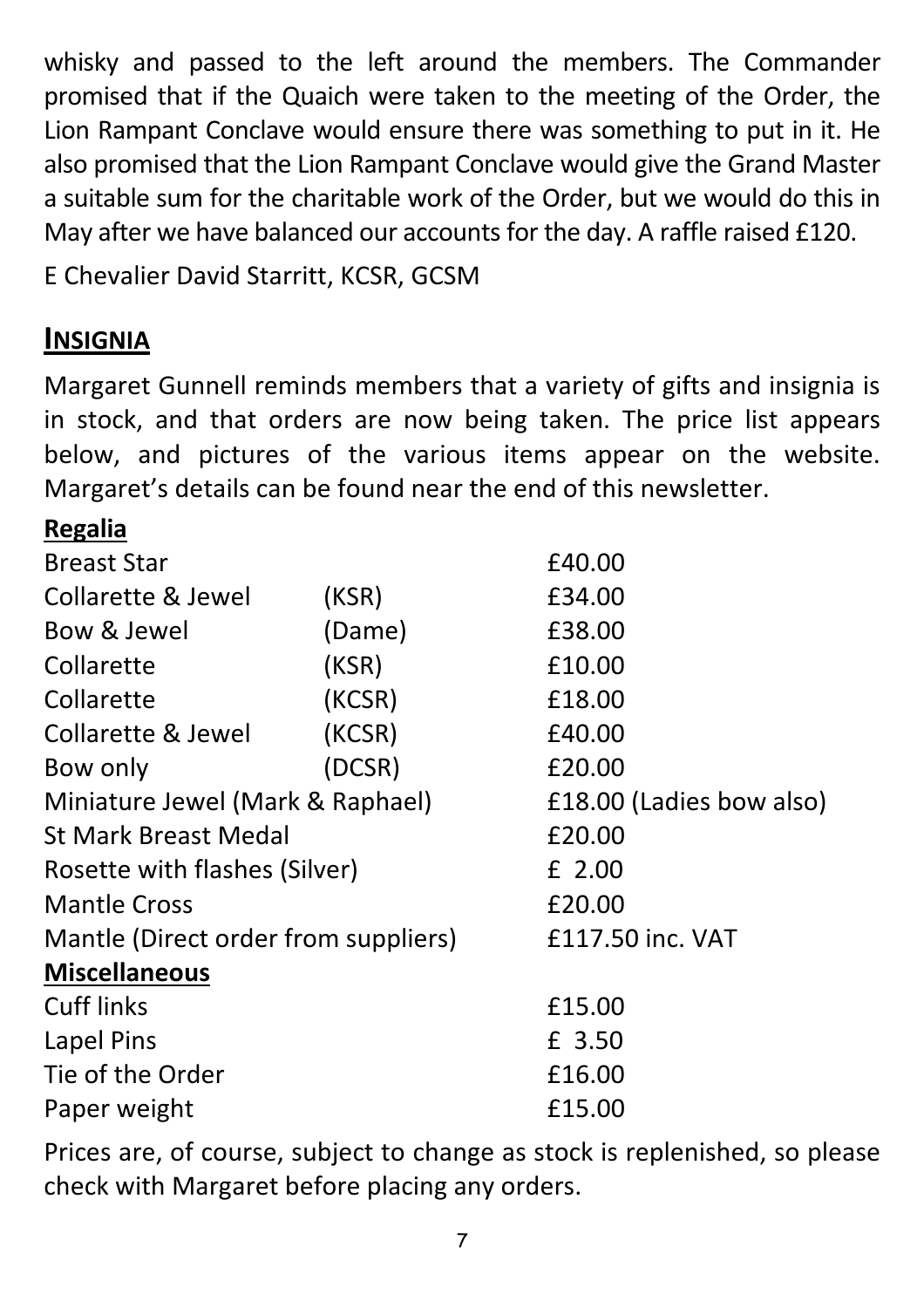## NO ONE KNOWS THE DAY OR THE HOUR!

Jesus said: "But in those days, after that tribulation, the sun will be darkened, and the moon will not give its light; the stars of heaven will fall, and the powers in the heavens will be shaking. Then they will see the Son of Man



coming in the clouds with great power and glory. And then He will send His angels, and gather together His elect from the four winds, from the farthest part of earth to the farthest part of heaven.

Now learn this parable from the fig tree: When its branch has already become tender, and puts forth leaves, you know that summer is near. So you also, when you see these things happening, know that it is near—at the doors! Assuredly, I say to you, this generation will by no means pass away till all these things take place. Heaven and earth will pass away, but My words will by no means pass away.

But of that day and hour no one knows, not even the angels in heaven, nor the Son, but only the Father."

I wonder if you have ever noticed how, when Jesus has to teach something very difficult to understand, he tends to do so by illustration and the use of a parable.



The illustration which has been used in the above portion of scripture from Saint Mark is of a fig tree. Not easy for you and I to be given such an explanation; living as we do in our part of the world, when the only encounter with figs is in biscuits or cakes!

So what is this piece of Sacred Scripture really all about? I think that the opening words are quite frightening: 'the sun will be darkened' – 'the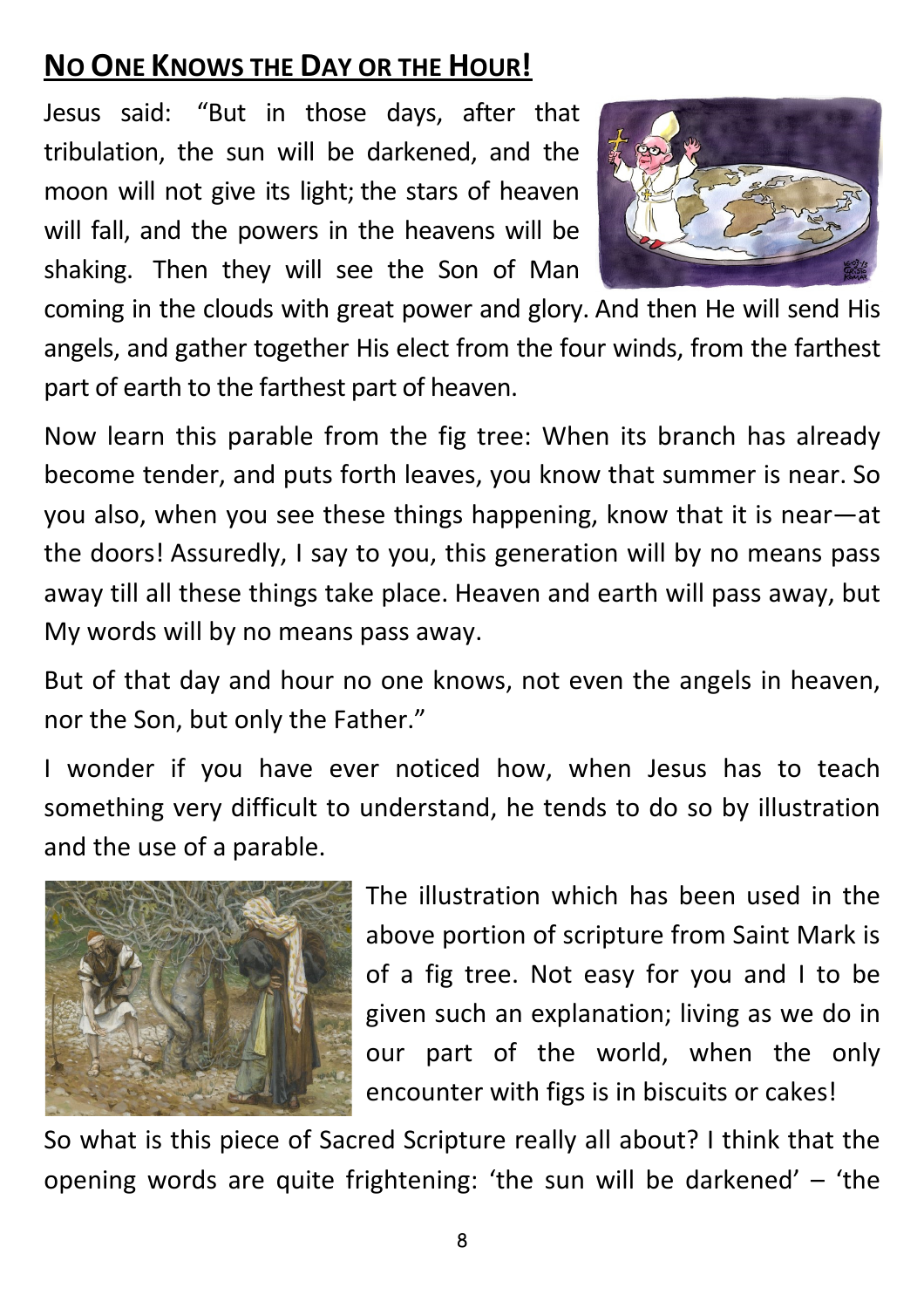moon will loose its brightness'  $-$  'the stars will fall from heaven'  $-$  'the heavens will be shaken'.

Yes, very powerful words to illustrate what is to come; but I suppose that when that time does come, there will be no need for any explanation and illustrations of fig trees to be given; everyone will know without a shadow of a doubt that the end of the world is taking place!

Jesus is trying to make the point to his followers to be ready for the time when the world as we know it will end. He then goes on to make what perhaps is the more important point; that only God knows when this will come about. So what does all this really mean for you and me?

I'm afraid that we live in a world that has become something other that what God intended. Certainly in our part of the world most people are more interested in spending their time in obtaining material possessions. They would prefer to enjoy their leisure time taking holidays or pursuing recreational activities rather than living out the Gospel and worshipping God.

I am always heartened when I hear or see for myself, reports of countries or communities where Christianity is really taken very seriously indeed. A priest friend has just returned from Ecuador where he had been attending a Convention. He was full of enthusiasm; explaining how the large churches there were bulging at the seams. How when walking in the streets, he was mobbed by crowds asking for God's Blessing for themselves and their children. I have seen with my own eyes in places like Malta how the churches have to hold hourly masses starting at 5am on Sunday in order to accommodate all who wish to attend.

So I suppose that it will not be a total waste of time when God sends his holy angels to gather his chosen from the four winds, from the end of the world to the ends of heaven. The question is; have we been faithful to God by following the teachings of Jesus in our daily lives, for as scripture says: 'No One Knows the Day or the Hour'.

9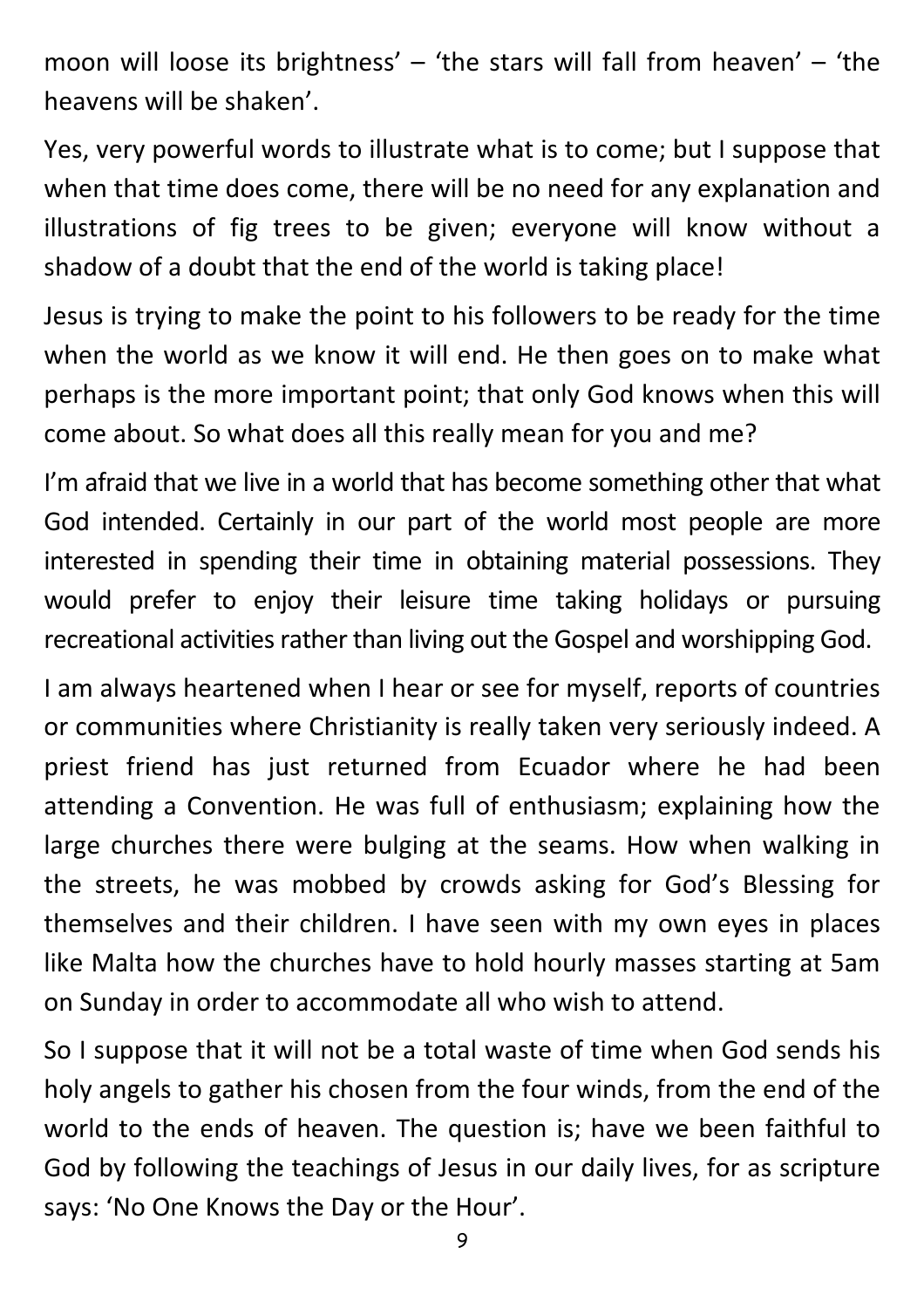So when the time does come for God to send His Holy Angels to gather his elect, I pray that I will be counted amongst them and be found worthy to share in that heavenly inheritance.

How about you?

+Geoffrey GRAND PRIOR

### **A THANK YOU FROM THE GRAND TREASURER**

When I was appointed to this post in May, I found myself working in an information vacuum. Slowly, slowly, like working on a jigsaw, the picture has emerged. And for this I must thank everyone who has been so understanding and co-operative, the Grand Master, the Grand Chancellor, and all those Knights and Dames who had to search their records and send replacement payments. Of course, I shouldn't be surprised at this co-operation. After all, this is our Order, and we all want it to work well. But thanks anyway.

David Starritt

## CONCLAVES GET TOGETHER IN 2015

The Conclaves of St Martin at Sées and The Lion Rampant are organising a joint visit to the holy site of Lindisfarne, Northumbria, during the weekend of 19-21<sup>st</sup> June 2015, and other members of the Order will be most welcome to join in if they wish.

At this stage we have no further details, but if you wish to express an interest and receive more information in due course, please contact one of the Commanders, David Haywood or David Starritt.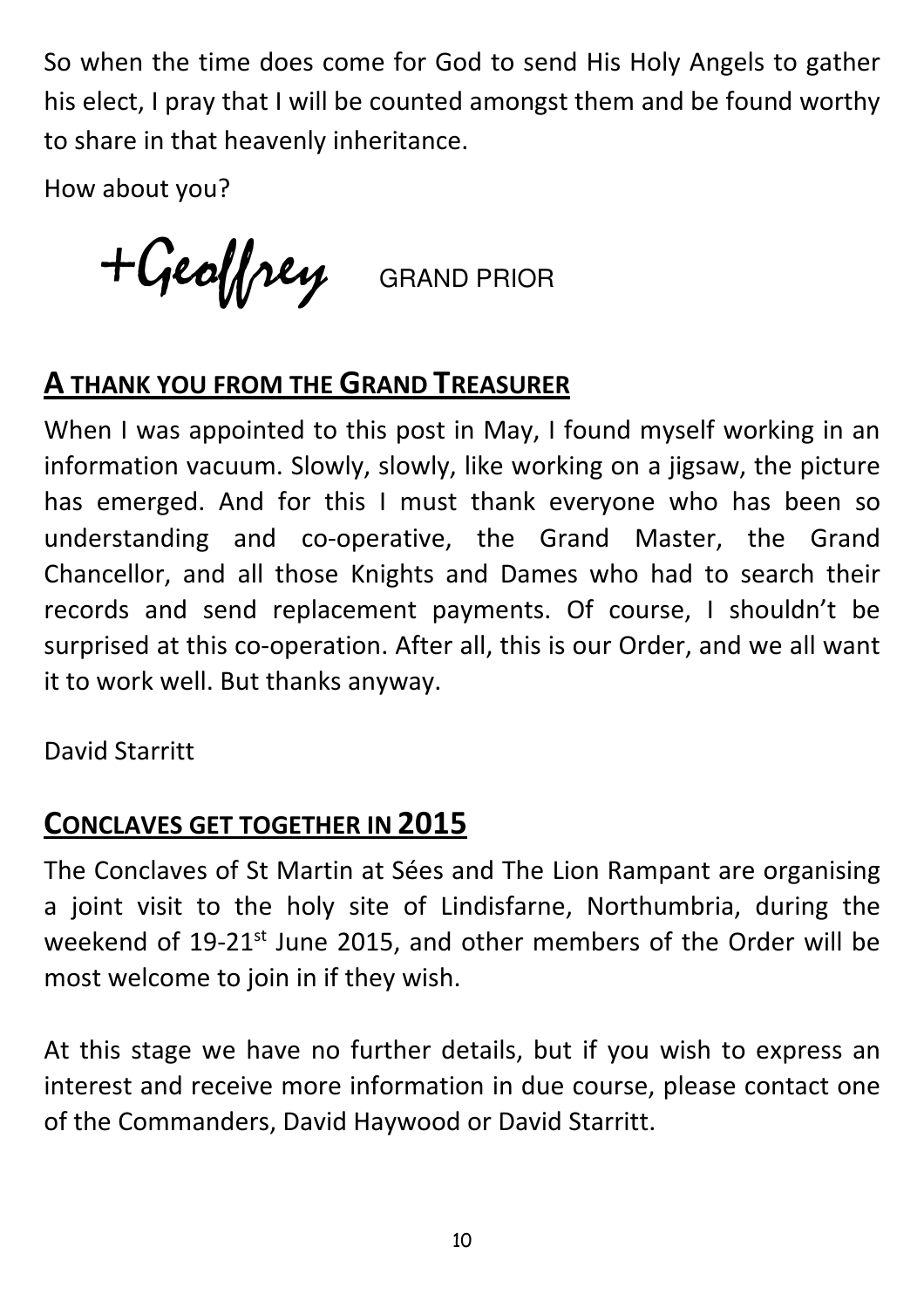# **ST MARTIN OUTING**

Following recent tradition several members of the St. Martin's Conclave met for an informal social event which included a guided tour of the



atmospheric Whalley Abbey. Members met in the car park to the Abbey which is entered through an impressive gateway suitable for a building of such importance. Members were taken on a guided tour of the site, much of which is in ruins, although there are still several majestic walls and

arches which remain to indicate the splendour of the building. Whalley Abbey was founded in 1296 by monks from Stanlow in Cheshire. Although a substantial building with a hospice/infirmary and large kitchens, only 30 monks and around 90 lay brothers actually lived there. The site contains examples of Gothic, Medieval, Tudor and even Victorian architecture as renovations have been made. The Guide was informative and interesting as well as humorous and obviously had a love of the Abbey.

Following the visit to the Abbey, members enjoyed a lunch together in a nearby hotel before visiting the local Churchyard with a view to touring the inside of the church when it opened later that afternoon. Regretfully, the church was not opened



to the public for some unexplained reason so that part of the visit was concluded by having a short service of contemplation in the churchyard. Members stood around a Celtic cross (one of three in the churchyard) and the Grand Prior led members in the 'Service of the Crosses'.

The visit concluded with members having afternoon tea together in the town of Clitheroe before making their various ways home after thanking David Haywood for organising the event.

The day proved to be one of education, pleasure, spiritual contemplation and friendship which was much enjoyed by all.